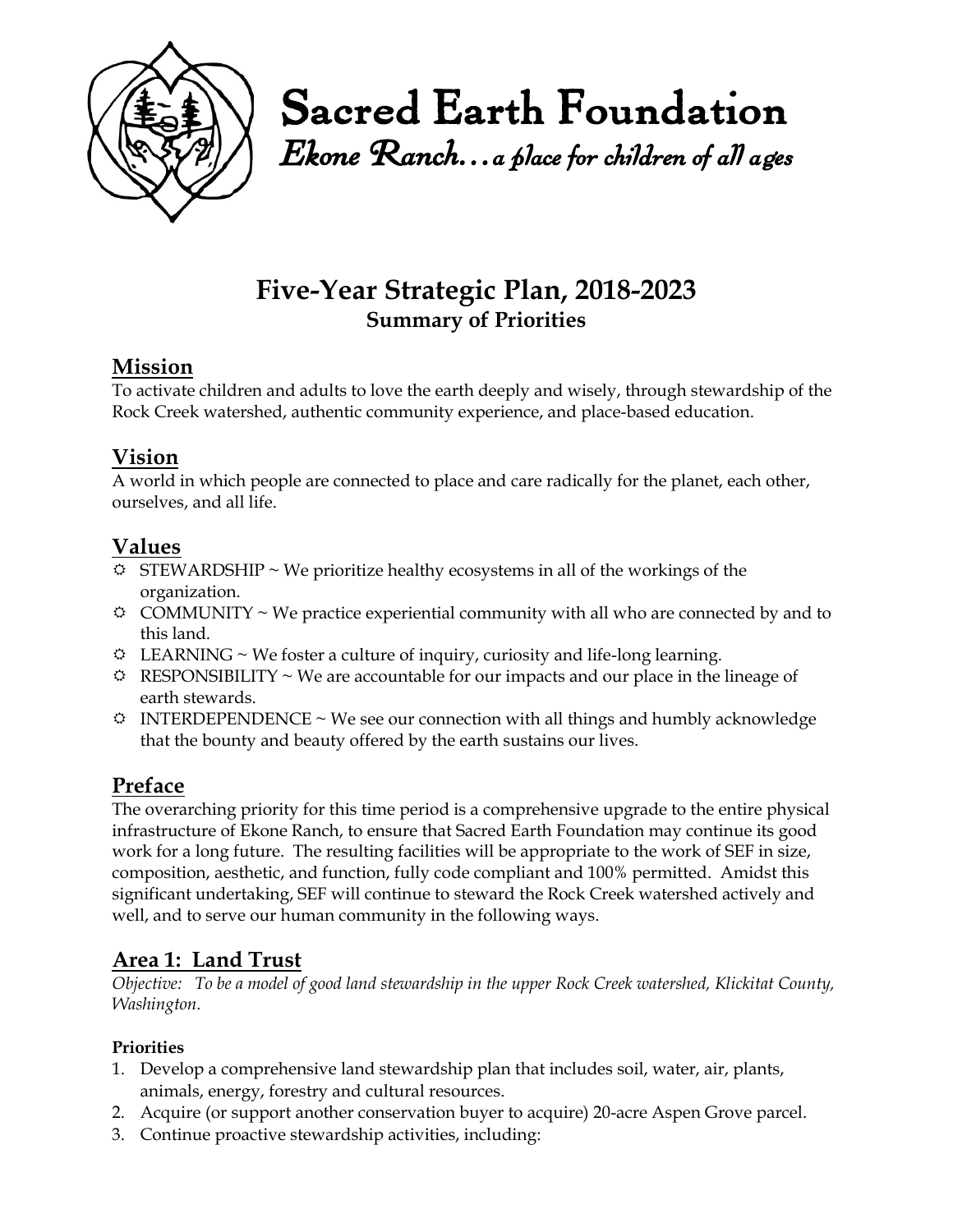- a. Forest management for health and fire resilience
- b. Diligently addressing invasive species
- c. Removing hazardous fencing
- 4. Increase SEF presence in the conservation and resource management community.

#### **Wish List**

- 1. Allocate a dedicated percentage of the Conservation Fund to be used for stewardship of SEF lands.
- 2. Create a new staff position for a Conservation Manager.
- 3. Assess next top-priority land acquisitions, and build sufficient Conservation Fund reserves to allow us to take advantage of opportunities as they arise.
- 4. Cultivate a relationship with a designated successor organization to assume ownership and stewardship of SEF lands in the unlikely event that SEF ever ceases operations.
- 5. Pursue certification by the Land Trust Alliance.

# **Area 2: Community**

*Objective: To have a thriving and stable residential and extended community of people who are actively engaged in supporting Ekone, both on the ground and away from the Ranch.*

#### **Priorities**

- 1. Cultivate Ekone's extended community through programs, events, work parties and other volunteer opportunities, to create an inclusive, participatory experience of stewardship and community involvement.
- 2. Consider and articulate carrying capacity of the land and facilities, both for residential staff and guests through each season.
- 3. Develop our organizational usage of Council and Non-Violent Communication, as well as living community and employee policies, to support a healthy and vibrant organizational culture.

#### **Wish List**

1. Explore options for expanding the residential community on SEF lands through developing "tiny homes" or other personal structures, through careful site selection and planning, in keeping with the overall Land Stewardship Plan.

## **Area 3: Summer Camp and Animals**

*Objective: To provide an experience for summer campers that opens their eyes, fills their hearts, nourishes their souls, invigorates their bodies, and challenges them in all these ways.*

### **Priorities**

- 1. Develop a long-term plan for camp leadership, with stable, sustainable job positions filled by experienced and dedicated staff.
- 2. Further articulate the ethical framework of camp programming, as relates to SEF's mission and within the larger socio-political context.
- 3. Provide staff training towards that ethical foundation, to encourage and model our values and create the "third space" that is foundational to Ekone Magic.
- 4. Celebrate the diversity of cultural experiences of our campers.
- 5. Be proactive in expanding and diversifying the demographic of Ekone's campers.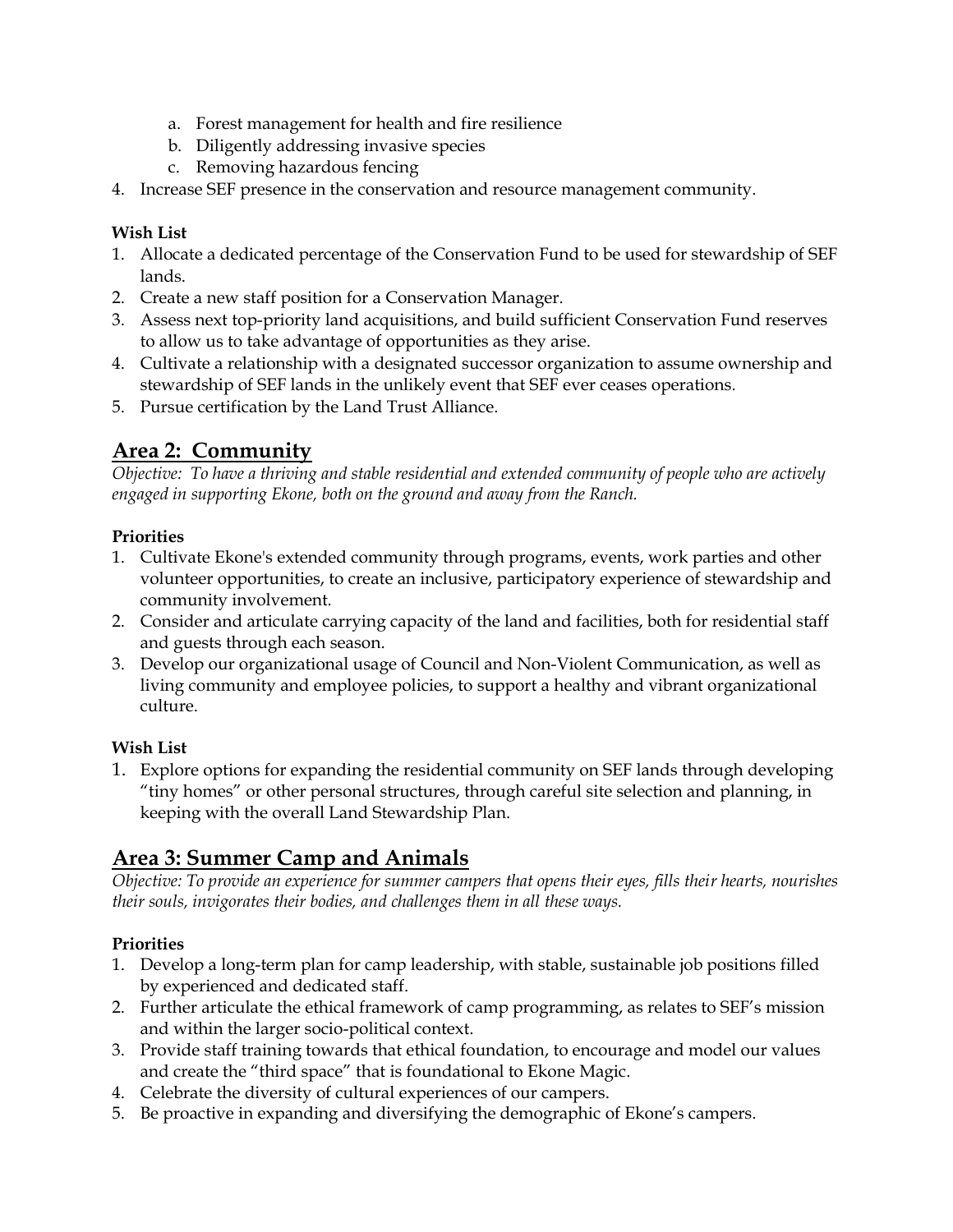- a. Expand the scholarship program and hone the acceptance criteria. Our goal is to offer scholarships to  $\frac{1}{2}$  of our campers, with scholarship recipients reflecting racial and cultural diversity with little or no other opportunity to experience the nourishing rural lifestyle and third space that Ekone provides.
- b. Develop and foster staff diversity.
- 6. Articulate that camp is at an optimal size and does not anticipate significant future growth. Carrying capacity has been met.
- 7. Ensure that we're doing great evaluation of the impact of summer camp.

#### **Wish List**

- 1. A small, covered arena for winter horse training.
- 2. A horse herd manager.
- 3. Horse shelters and a solid hay barn at Heavenly Heights.
- 4. Host a trail challenge schooling event or other horse event at the ranch as a service to the local community.

### **Area 4: Cemetery**

*Objective: To cultivate White Eagle as a model green cemetery as part of the movement towards valuesaligned deathcare, turning our last act into a gift for the earth.* 

#### **Priorities**

- 1. Infrastructure improvements, including shelter for gatherings, improved access, and educational signage.
- 2. Refine the Apprentice Stewards program to support burials and groundskeeping.
- 3. Grow the Endowment Care Fund to support maintenance and conservation.
- 4. Develop and curate the Conservation Fund to support land protection and stewardship.
- 5. Continue support of Death Talk Project to further the regional conversation around valuesaligned deathcare.
- 6. Develop climate change adaptation and resilience practices.

### **Wish List**

- 1. Acquire a well-trained harness horse and establish a consistent practice of horse-drawn hearse burials.
- 2. Support creation of a national non-profit Conservation Burial Alliance (CBA); establishing conversation, collaboration and cooperation among conservation burial interests.
- 3. Engage in the "edge" of this growing conversation; for example, research and dialogue on multi-cultural practices, sequential burial, sky burial, and Death with Dignity.
- 4. Science! Become a place to offer research opportunities in soil science, decomposition, environmental studies, etc.
- 5. Integrate art and space for heartful engagement with land and people into cemetery operations. Create a labyrinth.

# **Area 6: Other Programs**

*Objective: To create more opportunities for kids and adults to experience "Ekone Magic" while maximizing facilities and generating income, in alignment with SEF's mission*

### **Priorities**

1. Keep what we have going! Cultivate relationships for maximum retention.